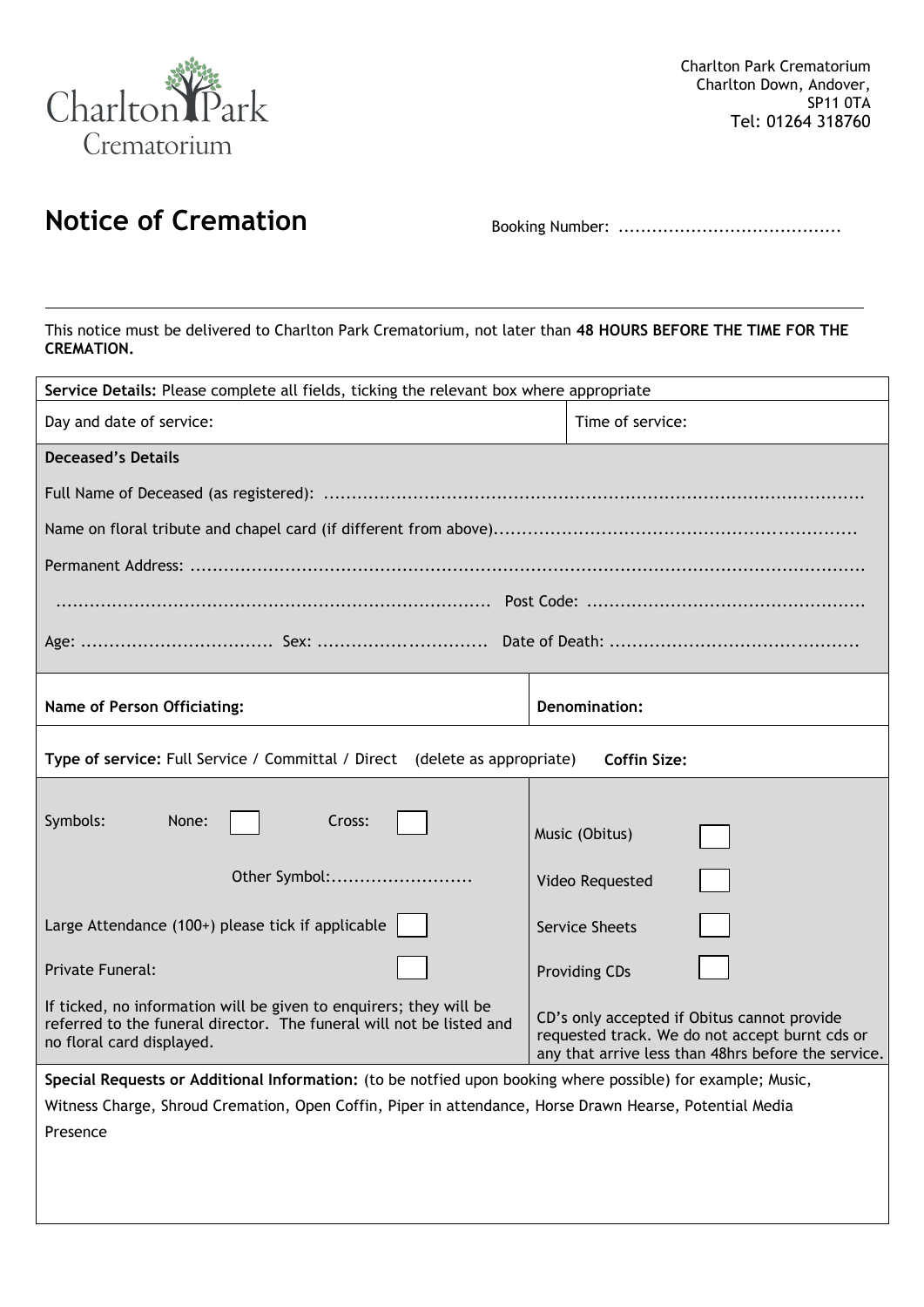Charlton Park Crematorium abides by the Institute of Cemetery and Crematorium Management's Guiding Principles for Cremation and the Charter for the Bereaved. Copies of these documents are available from the Crematorium Office on request.

### **ENVIRONMENTAL MEASURES**

## **1. CONSENT FOR THE DISPOSAL OF ORTHOPAEDIC IMPLANTS AND METAL RESIDUES**

To ensure that all metals are disposed of in a suitable manner that will reduce the impact on our environment, and to comply with current legislation, the Crematorium has joined the Institute of Cemetery and Crematorium Management (ICCM) recycling of metals scheme. All metals remaining after cremation, including orthopaedic implants will be sensitively recycled. Further details are available on request.

IF YOU PREFER THE METALS **NOT** TO BE RECYCLED, PLEASE TICK

#### **2. ALL CREMATIONS TAKE PLACE WITHIN 72 HOURS OF THE FUNERAL**

All cremations will be carried out as soon as possible after the funeral service in accordance with the Code of Cremation Practice and the guiding principles in the Charter for the Bereaved, but in order to reduce the impact on the environment by ensuring best use of energy and minimising greenhouse gas and other emissions, some cremations may be carried out within 72 hours of the funeral Service.

#### **3. Ashes Urn**

To reduce the impact on the environment, the cremation authority provides an biodegradable eco-box for the ashes to be placed in, where the instruction by the applicant is to collect the ashes, unless the funeral director supplies and alternative container.

#### **Instruction For Ashes**

I understanding that the ashes can remain at the Crematorium free of charge for one month from the date of service, after which time a holding **fee** will be payable.

I am aware that if I have requested for the ashes to be scattered without being witnessed, that this will take place **30 days** after the service date. If I have requested for the ashes to be collected by family or to be witness scattered I need to contact the crematorium direct to make an appointment and the person nominated to collect will be required to bring a legal form of identification such as a driving licence.

Should I wish to change my initial instruction for the ashes as completed on the application for cremation, the relevant consent form must be signed by me.

#### **Floral Tributes**

An area is provided at the crematorium for the display of floral tributes following a funeral service, and once mourners have left the crematorium the floral tributes will be moved to an alternative location. After 2 days all floral tributes will be disposed of. Please note that dear, rabbits and other wildlife roam the grounds and find floral tributes an attractive food source. Charlton Park Crematorium cannot accept any responsibility for floral tributes left at the crematorium either before during or after a funeral service.

#### **Webcasting & Media for Service**

All service are recorded and stored for 28 days. I understand that if I request the recording of the service I must notify the mourners attending the service.

#### **Freedom of Information Act 2000**

Please note that under the freedom of information Act 2000 information relating to funeral arrangements may be disclosed to third parties.

## **General Data Protection Regulation 2016/679**

All personal information will be held and treated in confidence in accordance with the GDPR. It will only be used for the purpose of providing this service and will not be shared with any third party organisation.

| I authorise the Crematorium to carry out the above instructions. I have read, understand<br>and agree to the environmental measures and terms and conditioned as explained<br>above. |      |  |
|--------------------------------------------------------------------------------------------------------------------------------------------------------------------------------------|------|--|
|                                                                                                                                                                                      | Date |  |
|                                                                                                                                                                                      |      |  |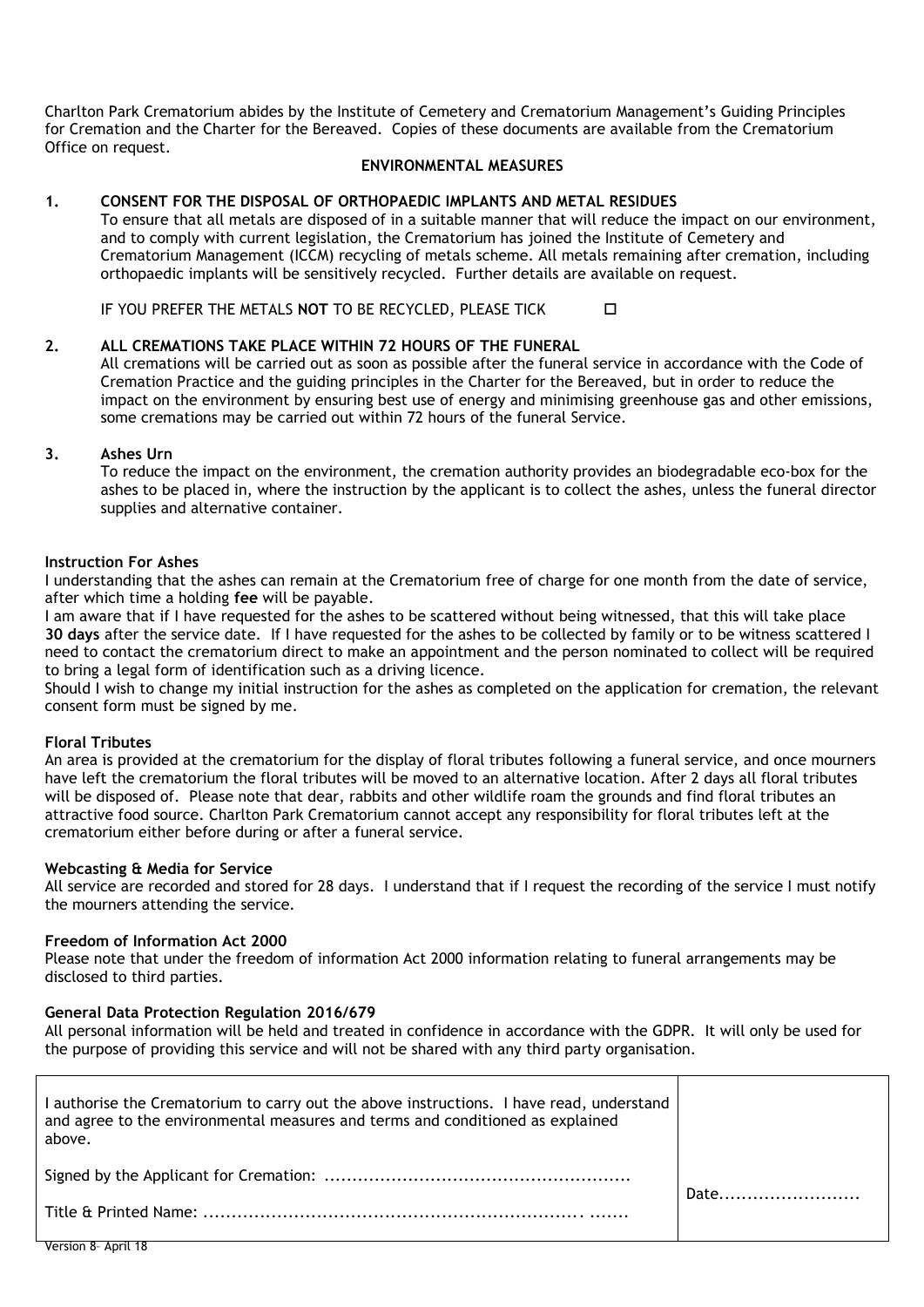# **Funeral Director Declaration**

# **1. Responsibility**

The funeral director shall observe the regulations of the cremation authority. The funeral director is responsible for the provision of sufficient bearers to convey the coffin from the hearse to the catafalque. When the coffin is in position on the catafalque at the crematorium the responsibility of the funeral director towards it ceases and that of the cremation authority begins.

# **2. Construction of the coffin**

The coffin must be made of wood, a wood by-product or other suitable material which, when placed in a cremator and subjected to the accepted cremation processes, is easily combustible and does not emit smoke, give off toxic gas or leave any retardant smears or drips after final combustion. No metal furniture or fittings shall be used on a coffin for cremation. No metal of any kind shall be used in the manufacture of such a coffin except as necessary for its safe construction and then only of a high ferrous content. Cross pieces must not be attached to the bottom of the coffin. If there is a requirement to strengthen the bottom of the coffin, wooden strips may be placed lengthways for this purpose. The coffin must not be painted or vanished but maybe covered in a suitable cloth. Products manufactured in polyvinyl chloride (PVC) must not be used in the construction of the coffin or its furnishings. The use of polystyrene must be restricted to the coffin nameplate only, in which case it must not exceed 90 grams in weight.

# **3. Lining of the coffin**

The use of saw dust or cotton wool must be avoided. If lining of a coffin is necessary, this should be manufactured from polythene not exceeding 75 microns in thickness. Lead or Zinc linings must not be used. The use of shredded paper within a coffin is not permitted.

# **4. Size and weight of the coffin**

Where the external dimensions of a coffin are likely to be or exceed length 81 inches; width 28 inches, depth 20inches and the total weight is likely to exceed 20 stones the crematorium must be given advance notice. The maximum size of the coffin which the cremators can take is 86 inches (2,200mm) long, 39 inches (1,005mm) wide and 27 inches (710mm) deep.

# **5. Clothing/Additions to the Coffin**

Only clothes made from natural materials such as cotton, linen and wool will be permitted. Man-Made fibres can cause excessive smoke and fumes, and are not therefore permitted. It is also not permitted to put into the coffin any object or substance which will not be easily reduced by cremation without causing excessive smoke or fumes**. No Shoes, coat hangers, undrilled coconuts, metal, glass and ceramic objects should be placed in the coffin.**

# **6. Open Coffins**

The funeral director will inform the crematorium in advanced of the cremation service the request for an open coffin. The funeral director is responsible for the removal and replacing of the coffin lid and for the provision of bearers to remain with the coffin in chapel to manage the congregation.

## **7. Shroud Cremations**

The funeral Director will inform the crematorium in advance of the cremation service the request for a shrouded cremation and will observe the requirements of the cremation authority.

## **8. Notice of Cremation**

The Funeral Director must observe the Cremation Authority's regulations regarding the length of notice to be given for a cremation and the times of the cremation, as agreed, must be strictly adhered to. All Statutory and non-statutory forms and certificates, as required by the cremation Authority, must reach the cremation office by the specified time.

# **9. Cremation of Infants**

In cases where the bereaved parents request the Cremation of an infant, they should be warned that there are occasions when no tangible remains are left after the cremation process has been completed. This is due to the cartilaginous nature of the bone structure. If this information is not shared with families, the parents may have been denied the choice of earth burial and thereby subjected to understandable distress.

## **10. Cremated Remains**

Charlton Park Crematorium will abide by the wishes of the Applicant for Cremation concerning the disposal of the Cremated Remains. The utmost care should be taken when dealing with cremated remains. If the funeral Director supplies an urn or casket for cremated remains, it should be of sufficient internal dimensions to provide a minimum of 200 cubic inches (3280 cubic cm) and be securely labelled. The container should be strong enough to prevent the lid being forced open as a result of the containers becoming distorted whilst in transit.

In accordance with the code of cremation practice, on completion of the cremation the whole of the cremated remains shall be collected and shall be disposed of in accordance with the instruction received. No additional boxes will be provided should the family wish to split the remains.